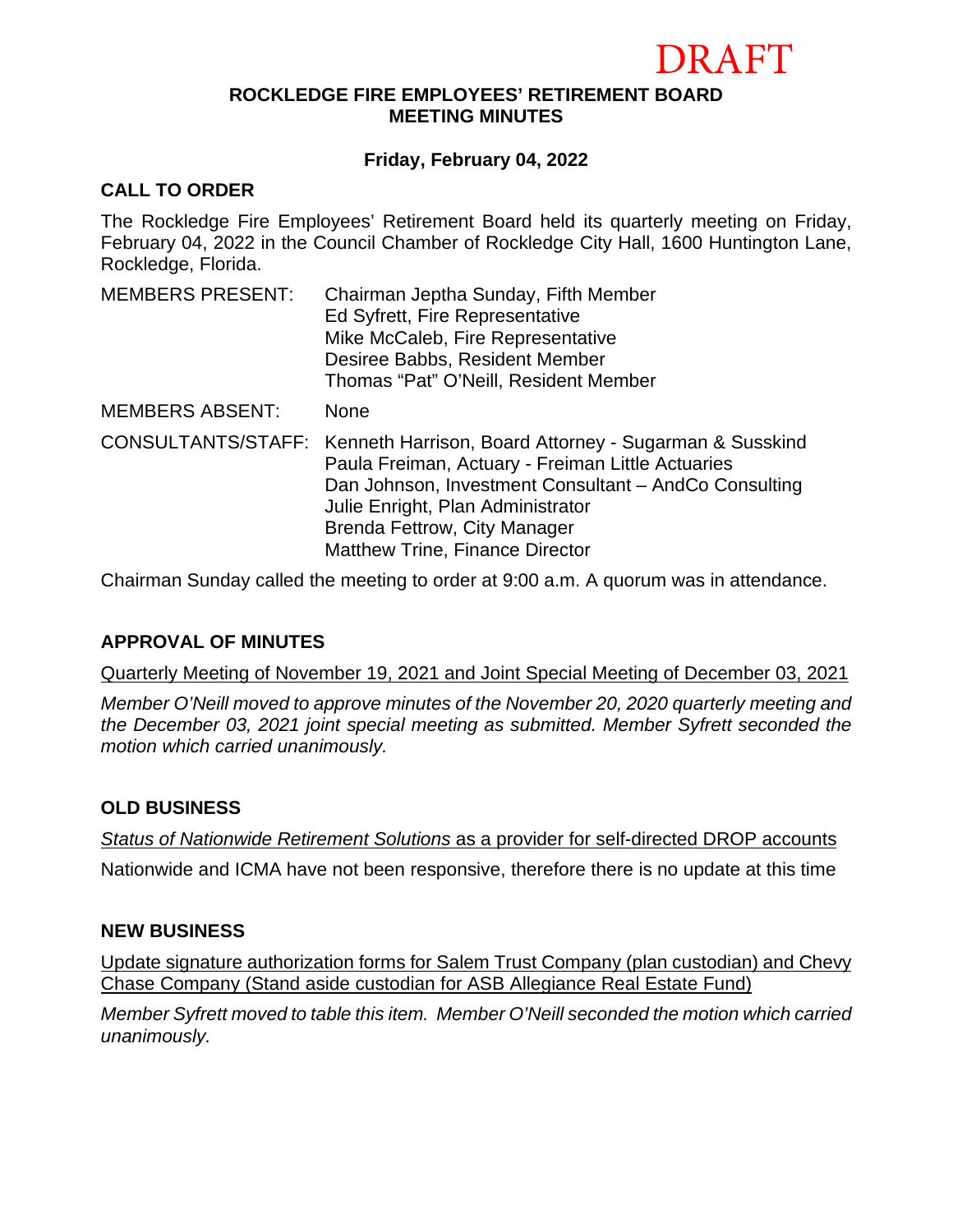#### Discussion regarding feasibility of offering a guaranteed rate for DROP participants

Discussion ensued regarding a guaranteed rate for DROP participants noting example rates to consider are 2% or 1.5% for the expense of the plan. Dr Fettrow, City Manager, and Attorney Ken Harrison noted that rates to consider would be subject to collective bargaining and would request to leave open. Actuary Freiman noted cost to the plan and that all DROP balances are paid out. Also noted is that there is no change to funding. Consensus of the Board to wait for the City and Union to negotiate.

DRAFT

Update signature authorization forms for Salem Trust Company (plan custodian) and Chevy Chase Company (Stand aside custodian for ASB Allegiance Real Estate Fund)

*Member Syfrett moved to revisit the tabled item of signature authorization forms for Salem Trust and Chevy Chase for discussion. Member McCaleb seconded the motion which carried unanimously.*

Board requested Attorney Ken Harrison's input regarding number of required signatures. Attorney Harrison advised that it is okay to require one signature but two would provide safety.

*Member McCaleb moved to update the signature authorization form for Salem Trust and Chevy Chase to require two signatures. Member Babbs seconded the motion which carried unanimously.*

#### **REPORTS & COMMUNICATIONS**

#### Report: Investment Consultant (Dan Johnson, AndCo Consulting)

1. Investment Performance Report for quarter ended December 31, 2021

Mr. Johnson presented the performance report and economic commentary for the quarter ended December 31, 2021. Noting that during the quarter interest rates increased, the S&P 500 pulled back about 10% and the Federal Reserve and stated they would be raising interest rates in the future. Mr. Johnson discussed a hand-out of market drops since 2007.

Total market value as of December 31, 2021 was \$16,327,207 up from \$15,382,9544 for the previous quarter ended September 30, 2021. The first quarter/fiscal year to date rate of return is 4.43%. The 3-5 year rate of return is in the 18<sup>th</sup> percentile. Cash flow was reviewed noting \$647 thousand earned for the quarter.

Quarterly performance results (i.e., quarter ending December 31, 2021) were as follows: Domestic fixed income returns were lower than their peers, international returns were down -1.13% and will continue to be monitored. Global fixed infrastructure returns were positive with steady income above bonds. Real estate was up 4.03% but down from the market. The growth of the plan over 10 years increased by 10%, however the January 2022 performance is down about 5.5%.

#### 2. Core Real Estate Manager Search

Mr. Johnson advised AndCo will evaluate the performance of ASB Allegiance Real Estate and will update the Board on their status at the next meeting.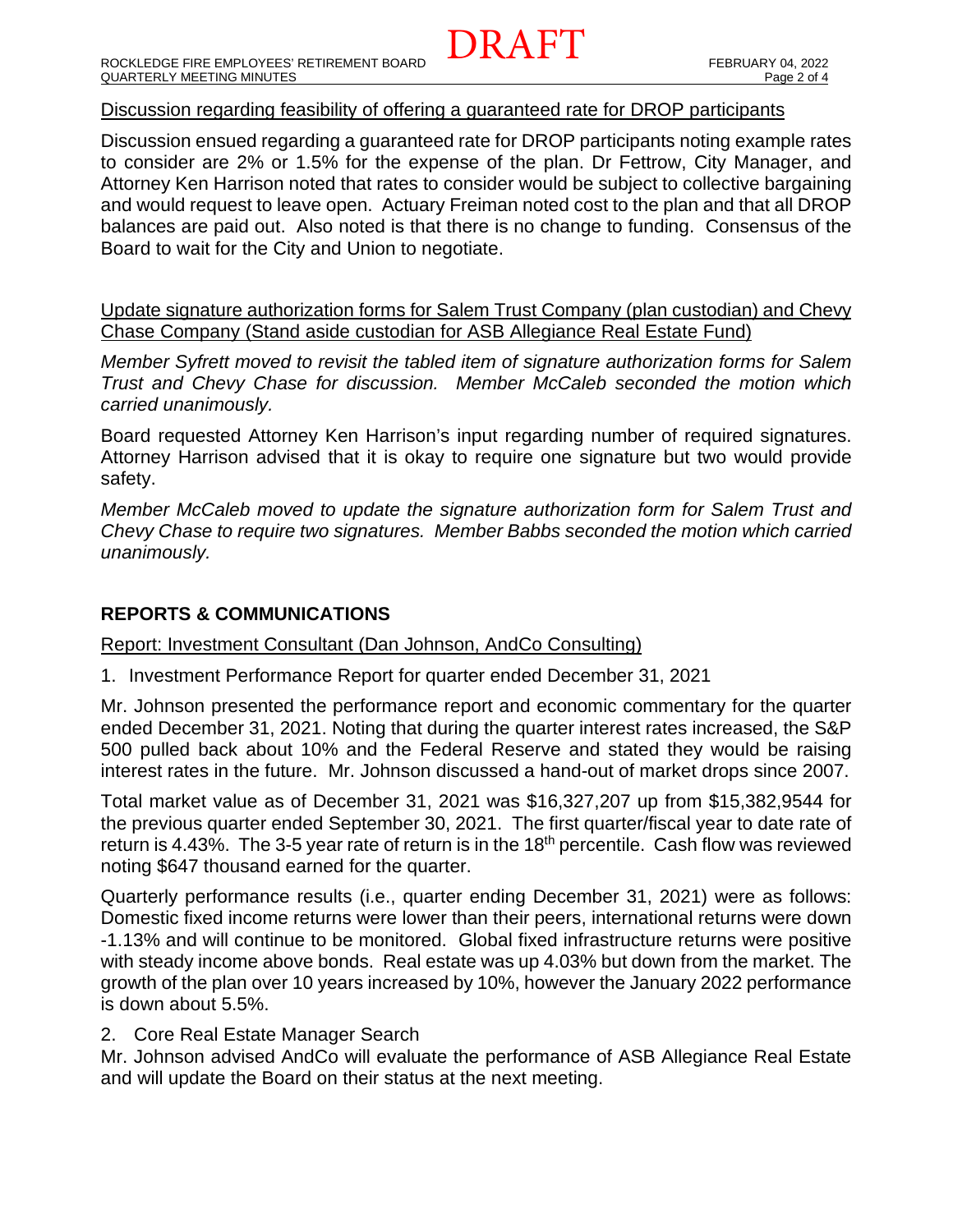*Member Syfrett moved to table the review of core real estate until the evaluation review by AndCo is complete. Member O'Neill seconded the motion and it passed unanimously.* 

DRAFT

## Report: Actuarial Consultant (Paula Freiman, Freiman Little Actuaries, LLC)

1. Presentation of annual valuation for fiscal year ending September 30, 2021

Actuary Paula Freiman presented the October 1, 2021 Actuarial Valuation Report for the Rockledge Fire Employees' Retirement Plan. The valuation established minimum funding requirements for the fiscal year beginning October 1, 2022. The report also included GASB 67/68 disclosure information.

The minimum funding requirement for the October 1, 2022 fiscal year is \$326,385, a decrease over the current year's funding level of \$444,860. The plan is funded at 88.56% up from 83.92%; the assumed investment rate of return is 7.65% down from 7.75%.

A change in the salary assumption to 0-10 yrs. 6%, 11+ yrs. 4.50%. The expected pay increase was 6% but the actual pay increase was 7.4%. The effect of the pay increase was offset by a gain in liabilities as a result of turnover. Investment return gains were \$425,627. The effect of the total change from the expected to the actual experience of the plan is a \$672,241 reduction to the unfunded accrued liability. Taken together, the total changes in the report resulted in a decrease to the City's contribution by \$118,475

Noted is that benefit payments are paid by City contributions and investment returns.

*Member McCaleb moved to approve the annual actuarial valuation as of October 1, 2021 as presented. Member O'Neill seconded the motion which carried unanimously.* 

*2.* Declare expected annual rate of investment return for assets of Rockledge Fire Employees' Retirement Plan

Investment Consultant Johnson advised the Board that it is manageable and acceptable to reduce the assumed rate of return 10 basis points over the next five years from the current rate of 7.65%, 7.55% next year and so forth. Noted that the Board has established a committee to determine changes to the rate. City Manager Dr. Fettrow advised of goal to request City Council to keep current contribution the same for the next year.

*Member* Syfrett *moved to declare an expected rate of return and accept 7.65 percent for this valuation current report and moving forward to adopt the 7.55% as our consultant advised. Member McCaleb seconded the motion which carried unanimously.*

Plan Administrator Enright would prepare the necessary correspondence to the Division of Retirement advising of the expected annual rate of return for the plan.

Report: Board Attorney (Kenneth Harrison, Sugarman & Susskind)

1. Legislative Update

Attorney Harrison advised the Board of proposed educational changes enacted by the Legislature.

## Report: Plan Administrator (Julie Enright)

Finance Director Trine advised that the Liability Insurance needed to be updated for the current Plan Administrator.